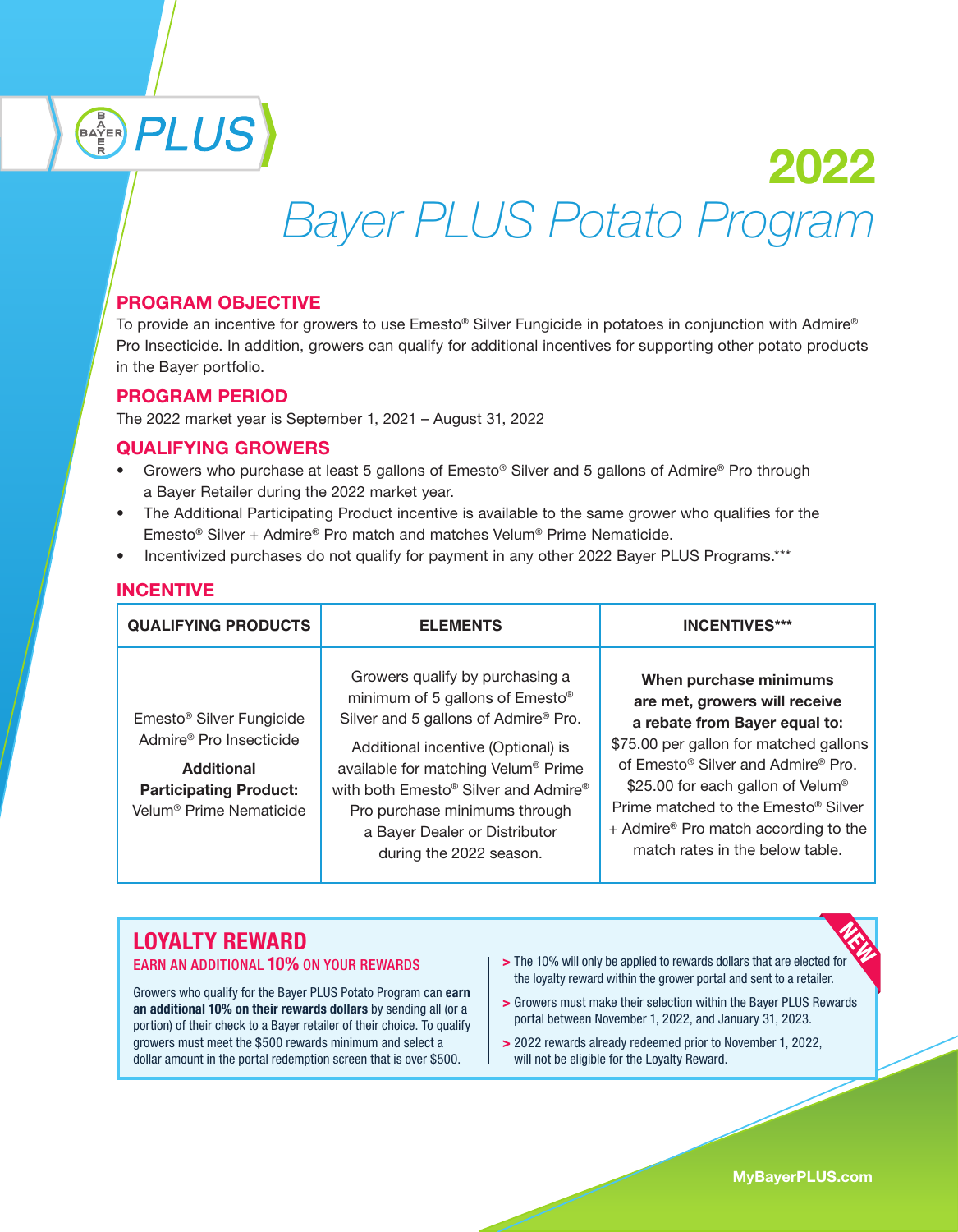#### QUALIFYING PURCHASE

Minimum purchase is 5 gallons of Emesto® Silver Fungicide and 5 gallons of Admire® Pro Insecticide.

| <b>PRODUCT CATEGORY</b>       | <b>PARTICIPATING PRODUCTS</b> | <b>MATCH RATE</b> | <b>MINIMUM PURCHASE</b><br><b>QUANTITIES</b> |
|-------------------------------|-------------------------------|-------------------|----------------------------------------------|
| <b>Qualifying Products</b>    | Emesto <sup>®</sup> Silver    | l gallon          | 5 gallons                                    |
|                               | Admire <sup>®</sup> Pro       | l gallon          | 5 gallons                                    |
| <b>Participating Products</b> | Velum <sup>®</sup> Prime      | gallon            | 5 gallons                                    |

#### TABLE A: PRODUCT CATEGORIES, USE RATES AND MINIMUM QUANTITIES

#### PROGRAM REQUIREMENTS

- All Bayer PLUS earnings are paid upon valid net grower sales (grower sales minus returns and replants).
- Purchases receiving incentives in this rebate offer are ineligible for incentives in other Bayer PLUS rebate offers.
- Growers must enroll in the program by the enrollment deadline (August 31, 2022) in order for eligible purchases to count toward the 2022 program.
- Growers must operate in qualifying geography\* and purchase from an authorized retailer between September 1, 2021 and August 31, 2022.
- Percentage rebates are based on the Bayer Redemption Price or List Price.
- Growers must have at least \$500.00 in Bayer PLUS rebates at the time of redemption to claim incentive.
- Redemption requests must exceed \$500. 50% of rewards may be requested starting July 1, 2022, and 100% of rewards may be requested starting November 1, 2022. Rewards will expire April 30, 2023.